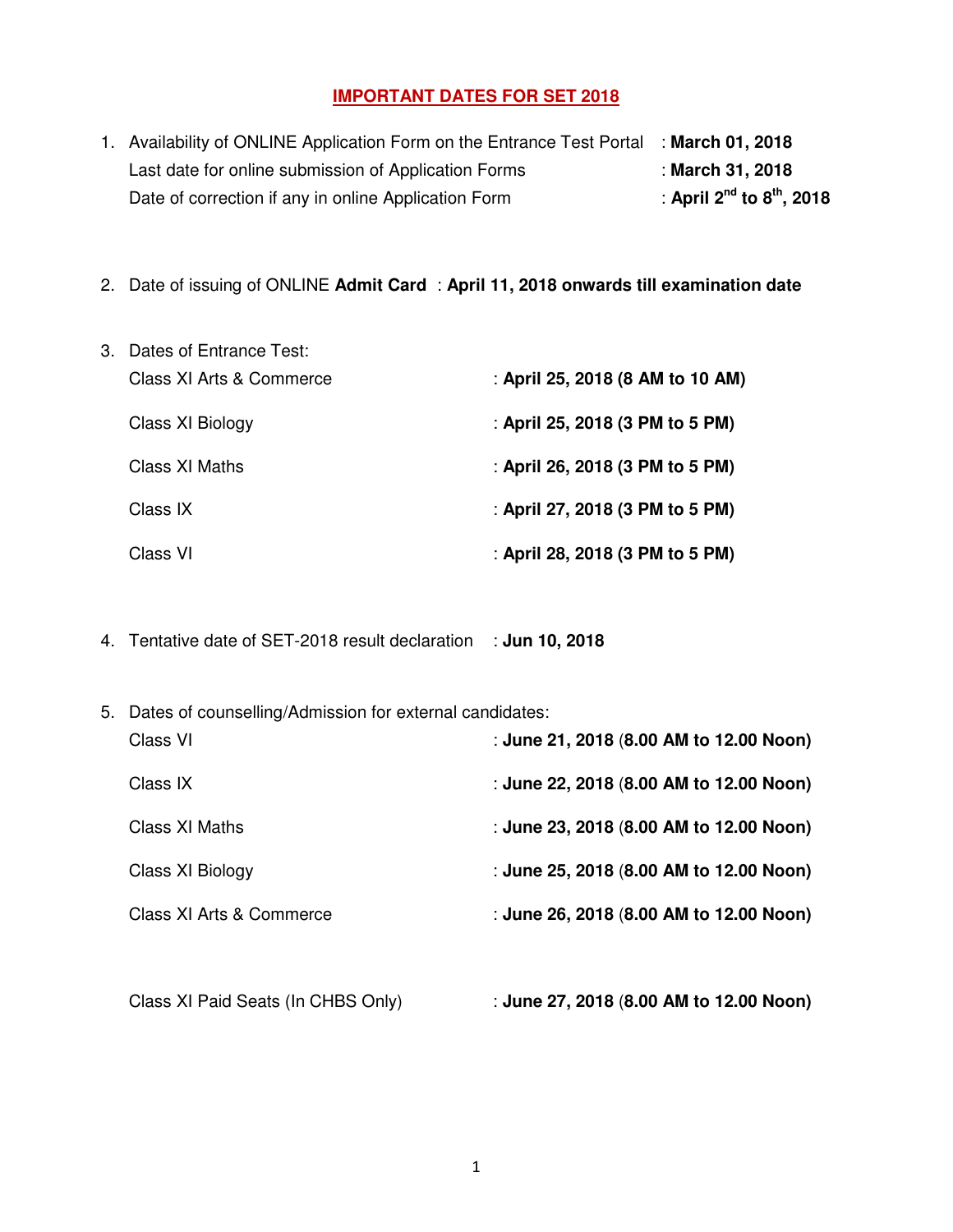# **BANARAS HINDU UNIVERSITY**

### *Information Bulletin For Admission to SCHOOL ENTRANCE TEST – 2018 to*  **CENTRAL HINDU GIRLS' SCHOOL AND CENTRAL HINDU BOYS' SCHOOL**

 The Banaras Hindu University admits each year girls and boys in classes VI, IX and XI in the Central Hindu Girls' School and Central Hindu Boys' School through a common entrance test.

### **1. THE SCHOOLS**

Having their roots in the Central Hindu College established by Dr. Annie Besant in 1898, the Central Hindu Boys' School and Central Hindu Girls' School are housed in monumental buildings situated at Kamachha in the heart of Varanasi city. Affiliated to Central Board of Secondary Education, Delhi, these schools have a glorious history of providing excellent education in Arts, Commerce, Home Science, Science and Agriculture streams along with ample sports and extra-co-curricular activities to ensure all round personality development of both boys & girls. Both schools have well equipped laboratories for providing skill based training in almost all practical subjects. In addition, the schools provide NCC training to boys in the Army and Air Wings and NCC training to girls in the Army Wings. Being a part of Banaras Hindu University, the students of the schools enjoy many facilities that are available to the university students in general. Both schools have also the facilities of Computer Education.

#### **2. ELIGIBILITY REQUIREMENTS :**

- **For class VI :** 10 Years to 12 years age as on September 30, 2018 and passed class V examination from a school.
- **For class IX :** 13 Years to 15 years age as on September 30, 2018 and passed class VIII examination from a school.
- **For class XI :** 18 Years maximum age as on September 30, 2018 and passed class X examination from a recognized Board/University with the required percentage as under noted:

#### **For external candidates (coming through SET):**

- 1. Above 50% marks or equivalent grade in aggregate for admission in Science Stream. Above 50% marks or equivalent grade is essential in each, Science and Mathematics for admission to Science group.
- 2. Above 40% marks or equivalent grade in aggregate for commerce.
- 3. Class X passed for Arts stream.

**In addition to the above a candidate (excluding SC/ST) shall be eligible for admission to the above classes only if he/she gets a minimum of 33% in the School Entrance Test in which he/she is appearing. This criteria will also apply in case of the sons and daughters of the BHU employees and Physically Challenged (PC) candidates. For SC/ST candidates the criteria for admission in class XI will be under their reserved quota as per KVS rules.**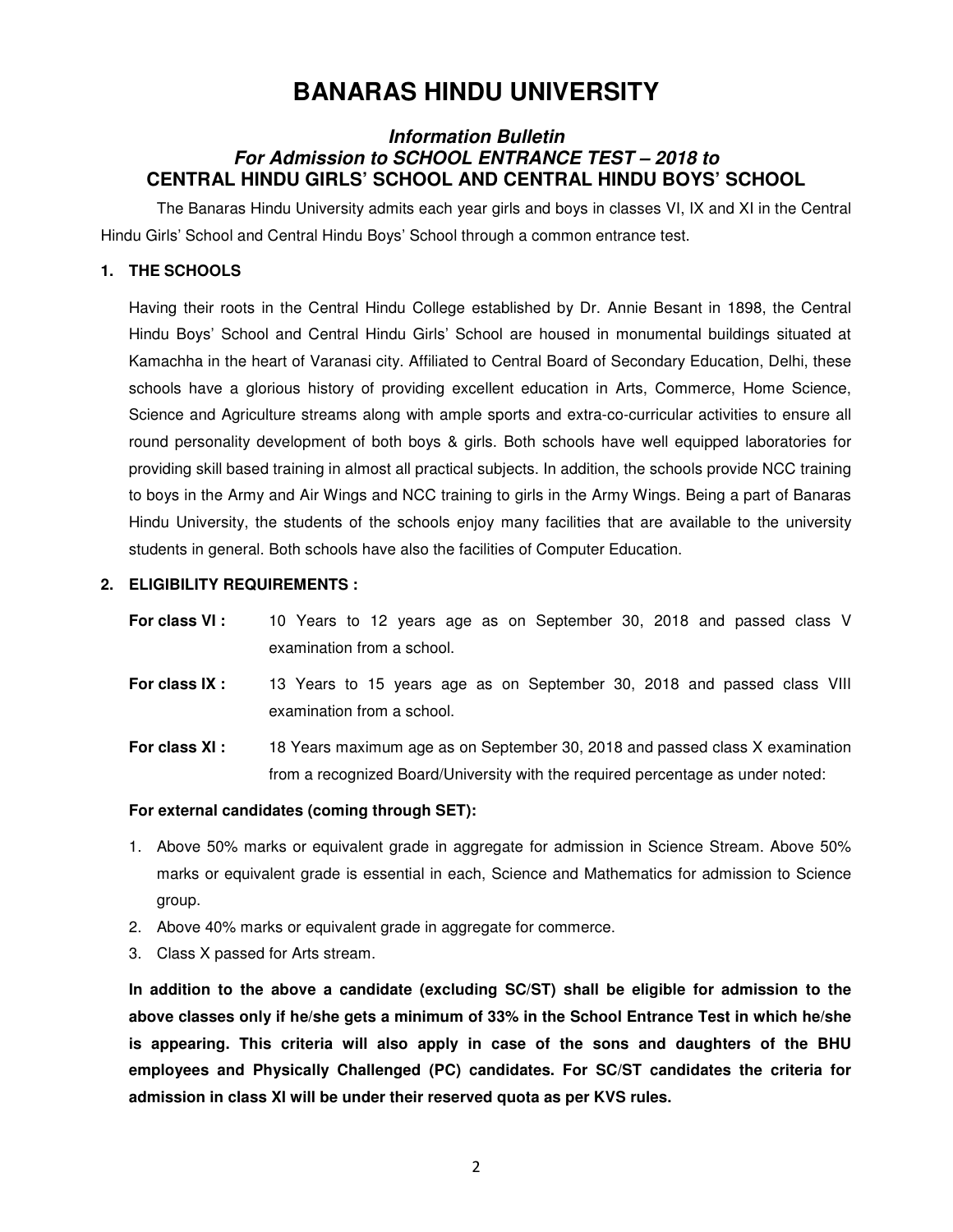#### **3. THE MINIMUM NUMBER OF AVAILABLE SEATS**

- **CHGS**: VI 70, IX 90, XI Maths Stream 17, XI Biology Stream 16, XI Commerce Stream 25 and XI Arts Stream – 40.
- **CHBS**: VI 135, IX 240, XI Maths Stream 38+50\*, XI Biology Stream 25, XI Commerce Stream – 14 and XI Arts Stream – 14.

#### **Note for class XI:**

25% of seats in each stream in class XI in the Central Hindu Boys' School are reserved for candidates who compete through the School Entrance Test. In addition to the 25% seats in each stream in class XI in CHBS, 50\* seats are reserved for Maths group only for external candidates except BHU category through SET. In Central Hindu Girls' School 17 seats in Maths, 16 seats in Biology, 25 seats in Commerce and 40 seats in arts are reserved in class XI for candidates who compete through the School Entrance Test. However possibility of number of seats for external candidates in both the schools in addition to the above may increase depending upon the availability of seats after the admission of internal candidates. In CHBS there is a also provision of 5 seats in each section of CHBS in category of Paid Seat for class XI only on the basis of merit after the cut off list of general merit in Central Hindu Boys School. (Maths group- 20 seats, Biology group- 10 seats, Commerce group- 5 seats, Arts group- 5seats)

#### **4. ENTRANCE TEST SYLLABUS:**

**For class VI :** The test question paper will be of class V standard comprising 100 MCQ of subjects: English, Hindi, Mathematics, Social Science and General Science.

**For class IX :** The test question paper will be of class VIII standard comprising 100 MCQ of subjects: English, Hindi, Mathematics, Social Science and General Science.

**For class XI :** The test question paper will be at class X standard comprising 100 MCQ of subjects:

**For Maths Group:** English, Hindi, Physics, Chemistry, Mathematics and Gen. Studies.

**For Bio Group:** English, Hindi, Physics, Chemistry, Biology and Gen. Studies.

**For Commerce & Arts Group:** English, Hindi, History, Geography, Economics, Political Science, General Maths and Gen. Studies.

#### **5. RESERVATIONS :**

As per the Banaras Hindu University EC resolution dated 29/30 March, 1996, the following reservations will be given for admissions in the seats available<sup>\*</sup> for admission in various classes after giving seats to internal students:-

- **15% seats are reserved for Scheduled Caste candidates.**
- **7.5% seats are reserved for Scheduled Tribe candidates.**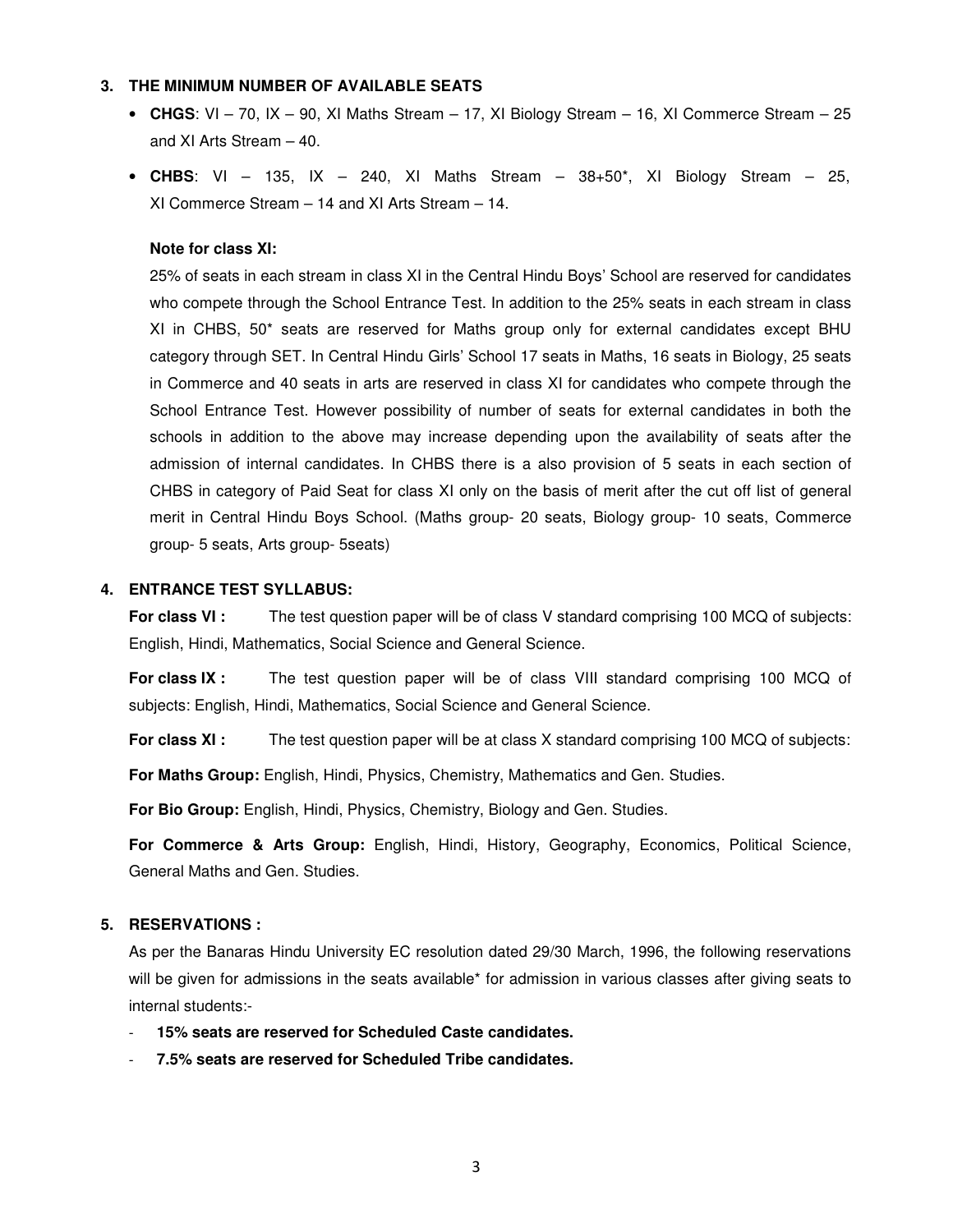- The SC/ST candidates are required to produce original certificate and attested photocopy of their caste certificate at the time of counselling from any one of the following authorities stating that the candidate belongs to a SC/ST category.
- (a) District Magistrate/Additional District Magistrate/Collector/Deputy Commissioner/Addl. Deputy Commissioner/ Deputy Collector/1st Class Stipendiary Magistrate/ City Magistrate/Sub-Divisional Magistrate/Taluka Magistrate/ Executive Magistrate/Extra Assistant Commissioner.
- (b) Chief Presidency Magistrate/Addl. Chief Presidency Magistrate/Presidency Magistrate.
- (c) Revenue Officer not below the rank of Tehsildar.
- (d) Sub-Divisional Officer of the area where the candidate and/or his family normally resides.
- (e) Administrator/Secretary to the Administrator/ Development Officer (Lakshadweep Islands).

**Candidates must note that Certificate from any other person/authority shall not be accepted in any case.** If the candidate happens to belong to SC or ST, his/her caste/tribe must be listed in the appropriate Govt. of India schedule. The Caste Certificate should clearly state: (a) Name of his/her caste/tribe (b) whether he/she belongs to SC or ST (c) District and the State or Union Territory of his/her usual place of residence and (d) the appropriate Govt. of India schedule under which his/her caste/tribe is approved by it as SC or ST.

However, *if an SC/ST candidate* seeks admission under some other category (for example: PC/Employee Ward etc.) the candidate should satisfy the minimum eligibility requirement for that category.

- **3% seats are reserved for Physically Challenged (PC) candidates.**
- The Physically challenged (PC) candidates are required to submit the PC Certificate issued by the Chief Medical Officer or Civil Surgeon of the district of the residence of the candidate at the time of counselling. These candidates shall be allowed provisional admission and then admission shall be confirmed only after they have appeared before Medical Board for OH constituted by Banaras Hindu University and their disability has been duly certified.
- **50% seats available for admission shall be provided to the sons and daughters of permanent employees of Banaras Hindu University subject to securing a minimum of 33% marks in the School Entrance Test. If the candidates are not available under 50% seats reserved for sons and daughters of the University Employees, then the vacant seats will be converted respective Categories of SET candidates.**
- The sons and daughters of permanent employees of BHU shall have to submit the employee certificate from LTC Cell, BHU at the time of counselling (except in the case of internal admissions).

\* The number of available seats depends upon the internal/board examination results of the schools. Sometimes seats may not be available or their number may be very few in a particular class for external students. This situation should be taken into consideration before applying for the admission test.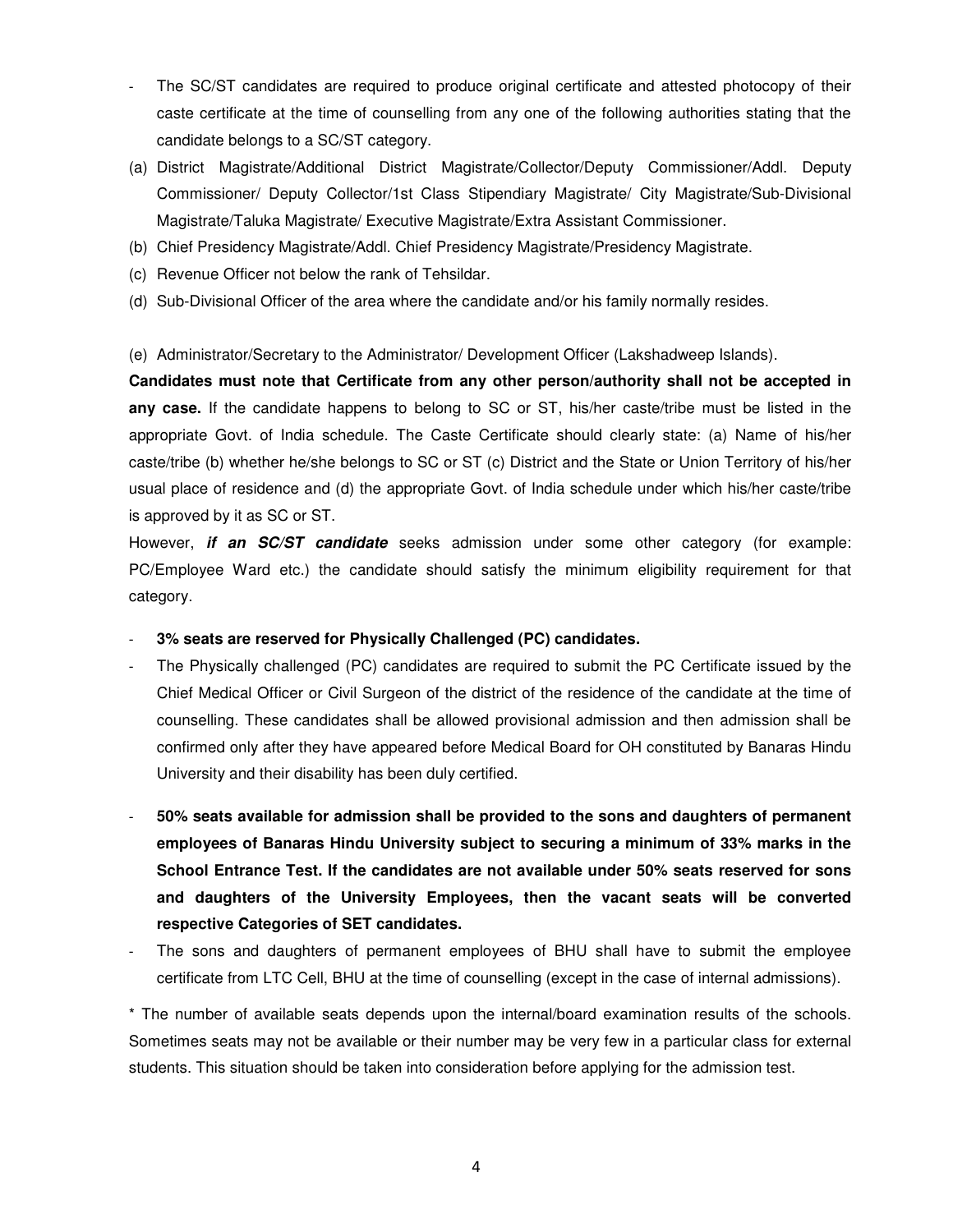#### **6. GENERAL NOTES :**

- i. Internal candidates appearing in examination of class X from CHBS and CHGS shall have the option to appear in SET as external candidates. They can avail both the facilities of external as well as internal candidates as per rule. To take admission as internal candidate (in class VI & XI for CHBS & CHGS) students will have to fill separate form which will be made available from school counter.
- ii. The regular students of CHBS and CHGS who are declared to appear at Compartmental Examination, are treated as regular students if they pass the Compartmental Examination in two chances, i.e. July and March next.
- **iii. Separate application forms are required to be submitted for different streams for Class XI, if a candidate wishes to apply for more than one stream.**
- iv. The candidate having NCC "A" Certificate will be given additional 3 marks while preparing the entrance Test result of class XI provided he/she has secured minimum qualifying marks in the Entrance Test.
- v. Applicants must fully satisfy themselves about their eligibility as prescribed above before filling in the application form. The eligibility shall be verified with the originals certificates and marks sheets at the time of counselling. The provisional admit card issued to the candidate entities him/her to sit in the Entrance Test **but** mere appearance in the entrance test or securing pass marks in the entrance test does not entitle a candidate to be considered for admission to a class unless he/she fulfils the eligibility conditions.
- vi. The candidates are required to reach the test venue half an hour before the commencement of the test.

#### **7. METHOD OF SELECTION**

On the basis of the marks obtained in the Entrance Test Merit List will be drawn for admission in each class and the candidates will be given a seat in the concerned class strictly on the basis of the merit. In case of a tie the Banaras Hindu University Guidelines will be followed.

For admission in class VI, IX and XI, the candidates will have to come for counselling and they will be offered seats in the class/ subject combination of their choice strictly according to their merit ranking so long as the seats remain available. **The candidates for admission in class XI will have to exercise their choice combination immediately on the day of counselling.**

**NOTE:** NO SEPARATE LETTER WILL BE SENT TO CALL STUDENTS FOR COUNSELLING. THE MERIT LISTS SHALL BE DISPLAYED ON the ENTRANCE TEST PORTAL **www.bhuonline.in**. THE CANDIDATES ARE ADVISED TO SEE THEIR POSITION IN THE MERIT LISTS AND ENSURE THEIR APPEARANCE IN THE COUNSELLING WITH RELEVANT DOCUMENTS (ORIGINAL MARKSHEET, DATE OF BIRTH CERTIFICATE, PREVIOUS SCHOOL LEAVING CERTIFICATE, CATEGORY CERTIFICATE ETC. ALONGWITH THE SET ADMIT CARD).

#### **8. METHOD OF ANSWERING THE TEST:**

 (i) A Question Booklet containing the questions and a separate Answer Sheet shall be provided to the candidate at the beginning of the Test.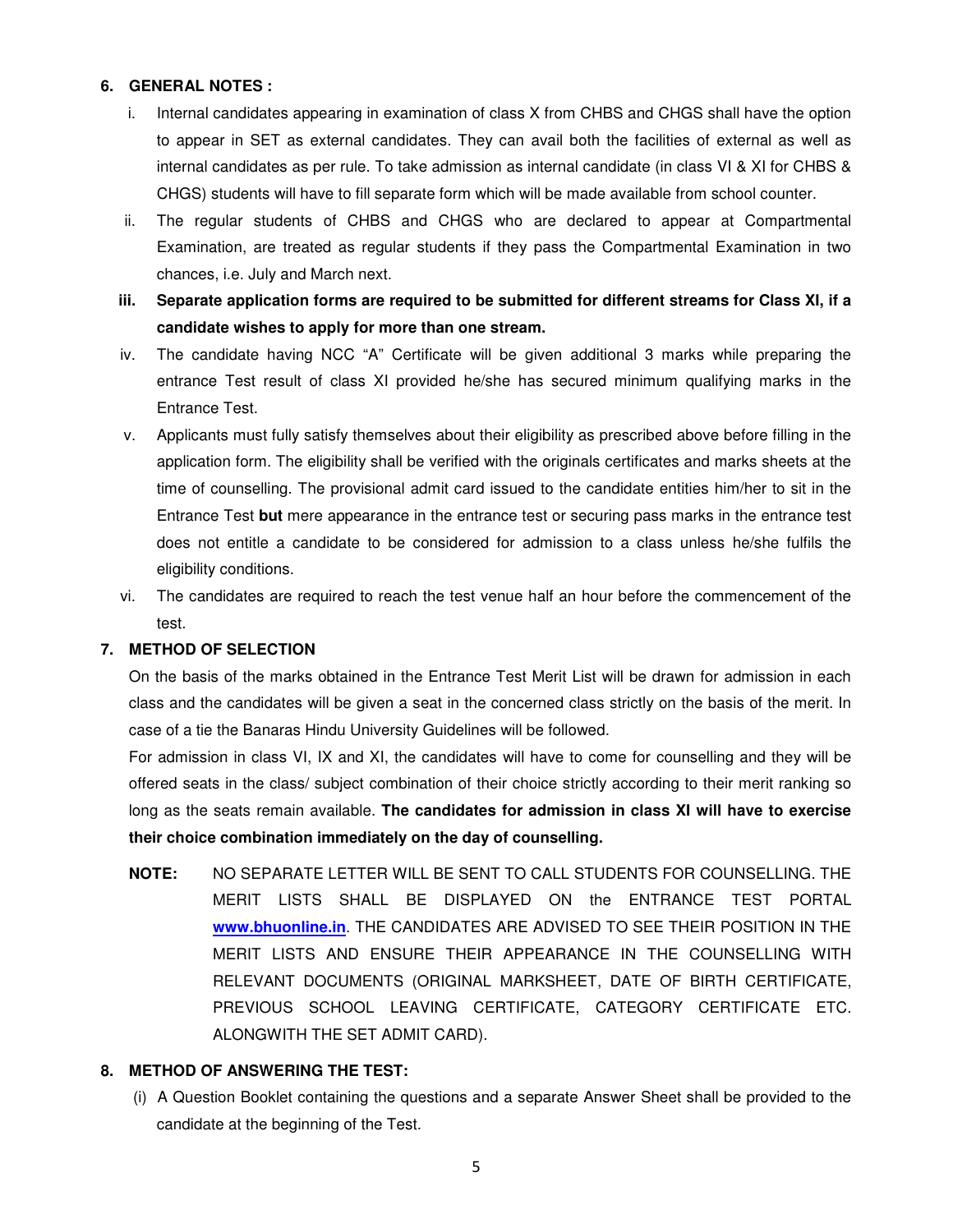- (ii) The candidate, **within 10 minutes of the issue of the Question Booklet**, shall check the Question Booklet to ensure that it contains all the pages in correct sequence and that no page/question is missing. In case of faulty Question Booklet, the candidate shall immediately bring it to the notice of the Superintendent/Invigilators to obtain a fresh Question Booklet.
- (iii) The candidate is required to write his/her *Roll Number, Question Booklet No. and Set No.*, if any, at the appropriate places provided in the answer sheet in **Ball Point pen only**. In addition, **he/she is also required to fill up Roll Number in the space provided** on the answer sheet **by darkening the appropriate ovals by Blue/Black Ball Point pen only.** (**Note**: Please note that any error in darkening the Roll Number or writing set number will result in wrong evaluation of the Answer Sheet. He/She may take further note that non-filling of Set No., if any, Roll No. and other vital details would lead to non-evaluation of Answer Sheet and cancellation of his/her candidature. Hence, the candidate should be careful in darkening Roll Number and writing set number).
- (iv) The candidate is required to write **in Ball Point pen only**, his/her Roll number and Serial Number of Answer Sheet at the appropriate places on the cover page of the Question Booklet.
- (v) Each question shall be followed by four alternative answers. The candidate is required to identify the **one** which he/she feels to be the correct answer and record the answer by darkening the **appropriate oval** in the answer sheet with **Blue/Black Ball Point pen only,** as will also be mentioned in the guidelines given on the first page of the Answer Sheet. For example, if out of 4 alternatives (1) (2) (3) & (4) given against question No. 15, the candidate identifies (2) as the correct answer, he/she is required to darken the *oval No. 2 only* in the Answer Sheet as given below:

#### $(1)$  (3)  $(4)$ **Q.No.15**

- (vi) The answer will be treated incorrect if more than one oval is darkened or an oval is darkened improperly. Any other method of marking such as tick mark, cross mark, use of dot, line mark and half-filled oval or marks outside the oval shall not be evaluated.
- (vii) If any question is not attempted and the candidate leaves all the ovals against that question as blank. Such an answer will be awarded zero mark.
- (viii) Inner cover page of the Question Booklet or the blank space/page at the end of Question Booklet may be used for rough work.
- (ix) No page from the Question Booklet is to be torn or removed. If a candidate is found tearing any page from the Question Booklet, he/she shall be liable to punishment for adopting unfair means and shall not be allowed to continue in the Entrance Test.

#### *NOTE:*

- a. If the candidate commits any error in writing/filling the Roll No., Set No. etc. on the answer sheet, it will not be possible to rectify the error and the answer sheet will be evaluated accordingly.
- b. Question Booklet will be given to the candidates after School Entrance Tests;
- c. The decision of the University regarding Question(s)/ Key will be final.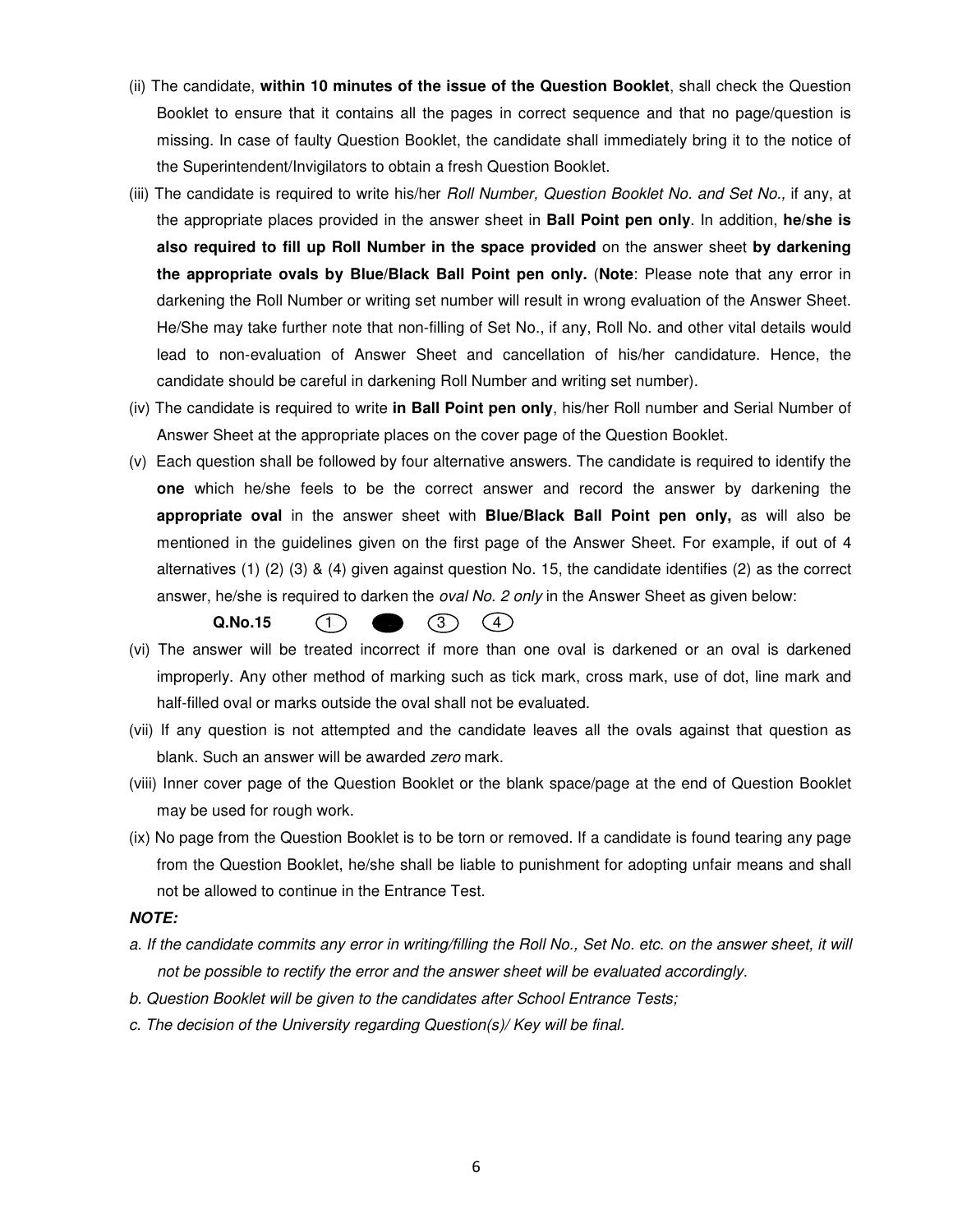**IMPORTANT:** 

*CANDIDATES TO NOTE THAT SINCE ANSWERS ARE TO BE MARKED IN INK, IT WILL NOT BE*  POSSIBLE TO CHANGE ANY ANSWER AFTER MARKING IT. (USE OF WHITENER FOR CHANGE *IN ANSWER IS NOT ALLOWED)* 

## **9. SUBJECT COMBINATIONS AVAILABLE IN CLASS XI:**

### **CENTRAL HINDU BOYS' SCHOOL: SCIENCE**

# *Maths Group:*

A1: 1. English; 2. Physics; 3. Chemistry; 4. Maths; 5. Computer Science.

A2, A3 & A4: 1. English; 2. Physics; 3. Chemistry; 4. Maths; 5. Hindi Core/ Sanskrit Core/ Physical Education

#### *Biology Group:*

B1: 1. English; 2. Physics; 3. Chemistry; 4. Biology; 5. Computer Science/ Agriculture.

B2: 1. English; 2. Physics; 3. Chemistry; 4. Biology; 5. Hindi Core/Sanskrit Core/ Maths/ Physical Education

#### **COMMERCE:**

(E): 1. English Core; 2. Accountancy; 3. Business Studies; 4. Economics; 5. Maths/Vocal Music/Physical Education/Computer Science.

#### **ARTS:**

(F): 1. English Core/Hindi Core; 2. Economics/Pol. Science; 3. History/Physical Education; 4. Psychology/Geography; 5. Computer Science/Maths/Vocal Music/Hindi Core/Sanskrit Core.

**Note:** For opting Maths a candidate must have scored above 50% marks or equivalent grade in Maths in Class X.

# **CENTRAL HINDU GIRLS' SCHOOL: SCIENCE**

#### *Maths Group*:

1. English Core; 2. Physics; 3. Chemistry; 4. Maths; 5. Hindi Core/ Sanskrit Core/ Computer Science/ Music (Vocal/ Sitar/ Tabla).

#### *Bio Group*:

1. English Core; 2. Physics; 3. Chemistry; 4. Biology; 5. Hindi Core/ Sanskrit Core/ Computer Science/ Music (Vocal/ Sitar/ Tabla).

#### **COMMERCE**:

1. English Core; 2. Accountancy; 3. Business studies; 4. Economics; 5. Hindi Core/ Sanskrit Core/ Computer Science/ Maths/ Music (Vocal/ Sitar/ Tabla).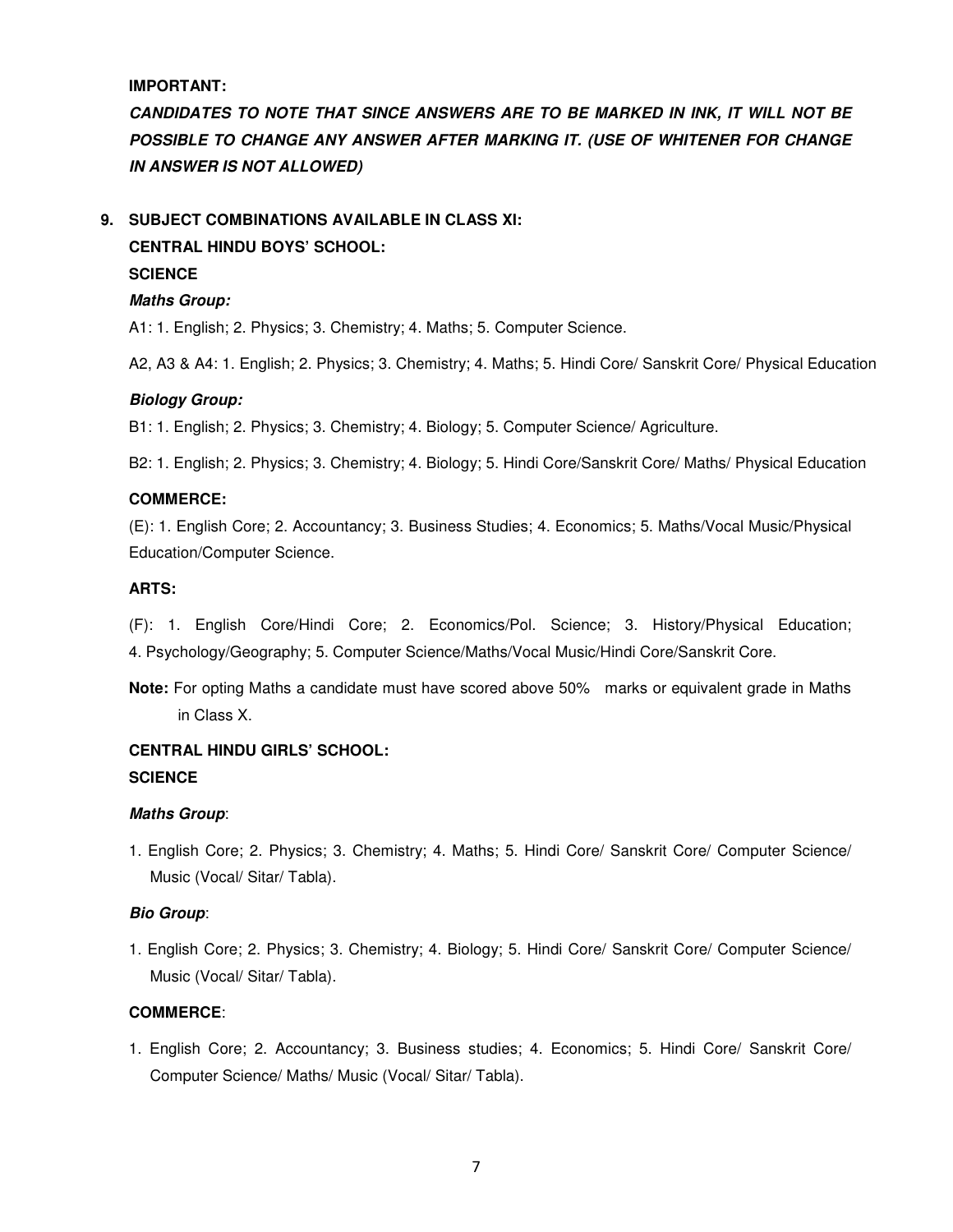#### **ARTS**:

1. English Core/ Hindi Core; 2. Hindi Elective/ English Elective/ Home Science; 3. Economics/ Psychology/ Physical Education; 4. Political Science/ Geography/ Painting; 5. Maths/ Computer Science/ Music (Vocal/ Sitar/ Tabla)/ Sanskrit Core/ History.

#### **Note:**

- 1. One language (English/Hindi) is compulsory. A candidate may however offer for two languages simultaneously.
- 2. The language may be offered at core/elective level. The same language however cannot be offered both at core and elective level.
- 3. Choice of subject combinations shall be granted strictly on the basis of merit in 'SET' and subject to the availability of seats in the subject/combinations.
- 4. For opting Maths (Science, Commerce, Arts) a candidate must have scored above 50% marks or equivalent grade in Maths in Class X.

#### **10. APPLICATION FORM**

**The University has created its Entrance Test Portal with the domain name www.bhuonline.in. Its link is also available on the BHU website (www.bhu.ac.in). The entire process of making an application for admission in various courses during the academic session 2018-19 has been made ONLINE. Accordingly, candidates may note that SET 2018 Information Bulletin and Application Form will not be sold (as there will be no offline mode) and the candidates desirous of admissions shall be required to register on the Entrance Test portal of BHU and fill up the application form ONLINE as per procedure provided on the Portal.** For further details visit the BHU website (www.bhu.ac.in) or the entrance test portal of BHU (www.bhuonline.in).

#### **11. APPLICATION PROCESSING/ENTRANCE TEST FEE**

The Candidate shall pay the following **Application Processing Fee/Entrance Test fee:** 

**SC/ST** ₹200.00

**General** ₹400.00

#### **MODE OF PAYMENT OF APPLICATION PROCESSING/TEST FEE:**

Candidate is required to fill up the SET 2018 Application Form ONLINE as the printed Information Bulletin-cum-Application Form will not be sold by the University. After the candidate has filled up the application form online, he/she will have following options for payment of Application Processing/Entrance Test Fee:

a) **Online payment through credit card/ debit card** through the payment gateway available on the Entrance test portal.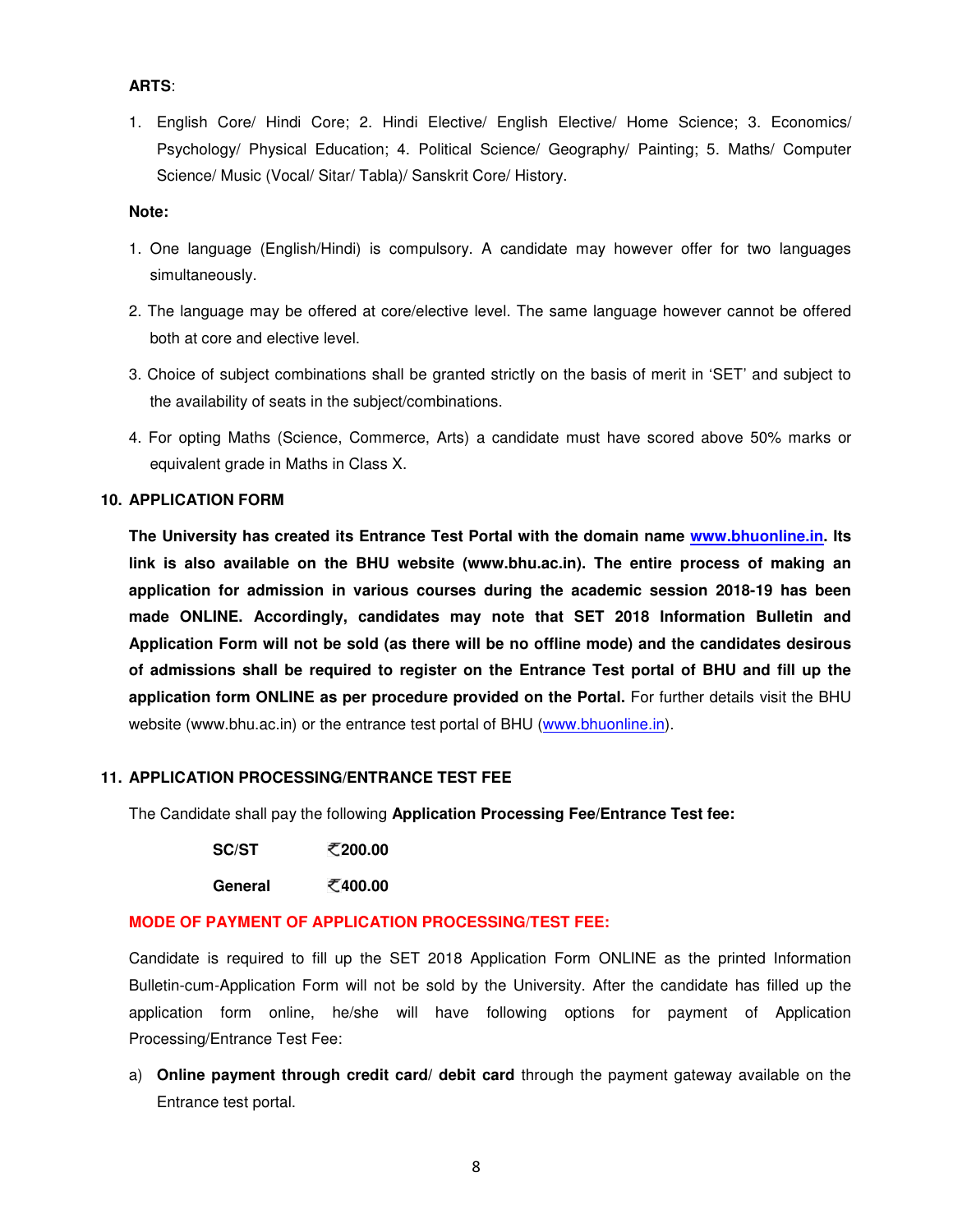b) **Payment of Entrance Test Fee in Cash through "Challan" in any branch of HDFC Bank:** After filling up the application form, its submission and selecting this mode for payment, the candidate can print the Challan from the entrance test portal. The printout of challan will \contain all necessary details of the candidate, bank account details of the Banaras Hindu University in which the entrance test fee will be deposited and the exact amount to be deposited. The candidate will be required to visit any branch of the HDFC Bank of his/her choice where he/she will be required to deposit the requisite Fee amount to the Bank.

Further detailed procedure in this regard is prescribed in Section 13.

**Note:** 

- **(i) The Application Form once submitted with the Application Processing/ Entrance Test Fee at concessional rate meant for SC/ST candidate shall be considered under SC/ST Category.**
- **(ii) The Application Processing/ Entrance Test Fee paid shall neither be refunded nor transferred to another course and shall also not be reserved for any subsequent year, in any case.**
- **12. IMPORTANT DATES REGARDING ONLINE AVAILABILITY AND SUBMISSION OF APPLICATION FORMS:**

**Availability of SET-2018 ONLINE Form on the Entrance Test Portal : 01.03.2018 Last date for online submission of application forms : 31.03.2018** 

#### **13. INSTRUCTIONS FOR SUBMISSION OF APPLICATION FORM:**

The Application Form for SET 2018 is available on the BHU"s entrance test portal (www.bhuonline.in). The application form is to be filled up and submitted online. Detailed instruction for filling up the application form, online payment of application fee and online submission is also provided on the BHU"s entrance test portal. Candidates have to scan their photo and signature as per instruction given in the portal and upload it.

After the candidate has filled up the application form online and clicks on the "CONFIRM" button, he/she will be provided with following options for payment of application processing/test fee:

- a) **Online payment through credit card/ debit card** through the payment gateway available on the Entrance test portal
- b) **Payment of Entrance Test Fee in Cash through "Challan" in any branch of HDFC Bank** After filling up the application form and its submission, the Challan can be printed from the portal. The printout of challan (in two folds) will contain all necessary details of the candidate and the bank account details of the Banaras Hindu University in which the entrance test fee will be deposited. The candidate will be required to visit any branch of the HDFC Bank of his/her choice where he/she will be required to deposit the requisite Fee amount to the Bank and the bank will retain one fold of the Challan and its second fold containing the necessary Entrance Test Fee payment details will be given to the candidate. The candidate is required to retain it for his/her record. After successful payment of Entrance Test Fee, a candidate shall be able to take a printout of the ONLINE filled up application form.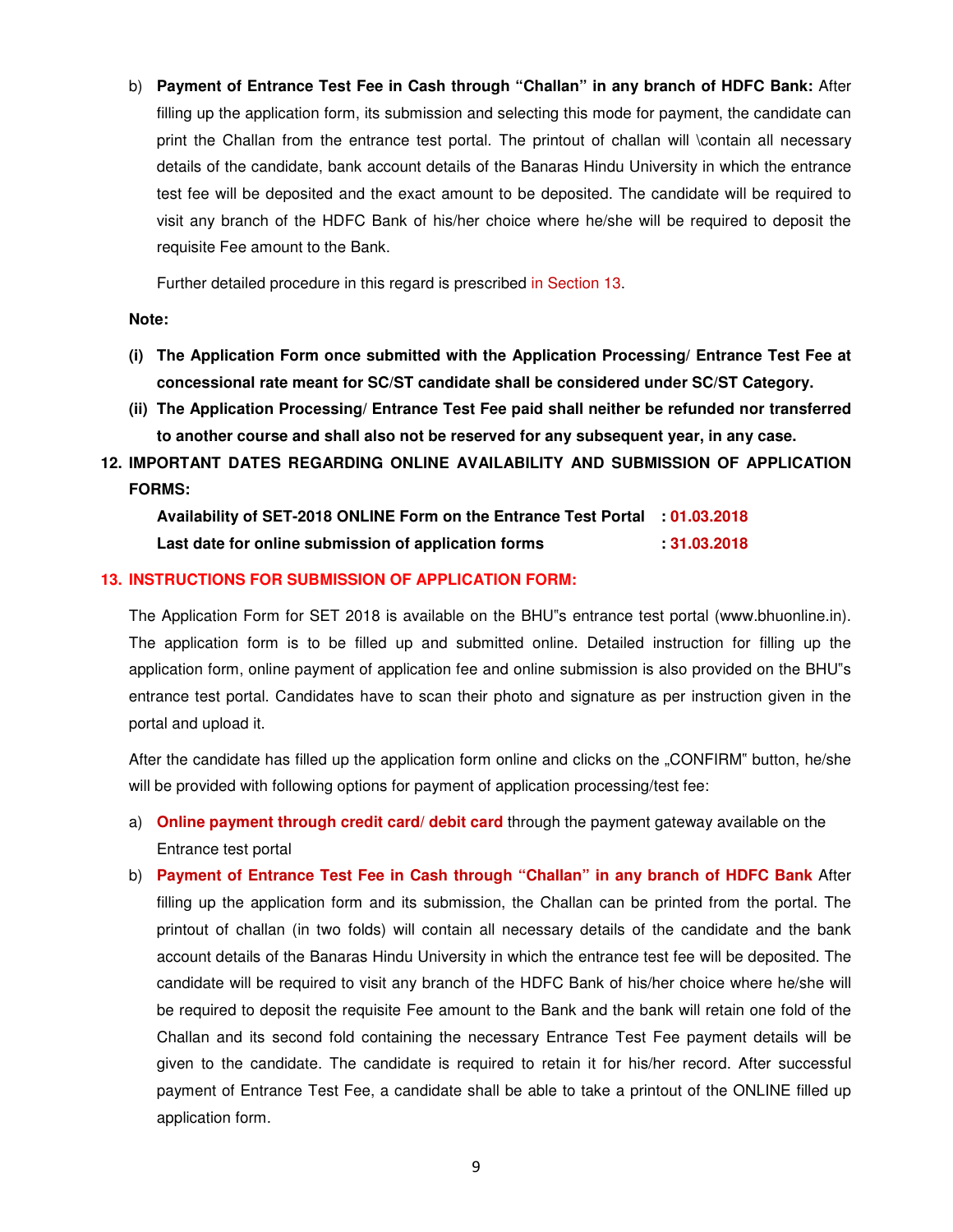**NOTE: The SET Application Form shall be treated to have been successfully submitted only after the candidate has paid the Application Processing Fee/ Entrance Test Fee through either of the two modes given above.** After online submission of application form and successful payment of **Application Processing/ Test Fee**, candidates are advised to take a printout of the online filled up application form (containing the details he/she has filled in and the transaction details of payment of application fee) from either the Entrance Test portal or his e-mail account for their own record.

#### **14. REASONS FOR REJECTION OF THE APPLICATION FORMS:**

- (i) Submission of application form without payment of requisite amount of **Application Processing/Entrance Test Fee**.
- (ii) Any other inadequacy detected.

**NOTE:** If at any stage it is found that the applicant is not eligible for admission in a discipline under University rules, his/her candidature will automatically stand cancelled. Please note that thorough checking of Application Form, Minimum Eligibility requirements, Original documents in support of Academic Certificates and Categories claimed will be done only at the time of admission/counseling (if called for the same). At that stage also the candidature of the applicant will stand cancelled, if he/she does not fulfill all the requirements for admission.

#### **15. CHECK LIST:**

# **VERIFY AND THOROUGHLY CHECK THE FOLLOWING BEFORE SUBMITTING THE APPLICATION FORM:**

- (i) Have you made payment of requisite amount towards **Application Processing/ Entrance Test Fee**?
- (ii) Remember to sign on the Application Form. If the candidate does not 'sign' at appropriate place on the Application Form, his/her form will be treated as cancelled.
- (iii) Have you checked all the entries thoroughly before submitting the form.

#### **16. ADMIT CARD:**

- 1. The Admit Card will be e-mailed to the candidate at the email addresses provided by the candidate in the application form. SMS alert regarding issue of Admit Card on the mobile phone registered by the candidate will also be sent. Therefore the candidates are advised to give correct e-mail addresses/ mobile phone numbers for correspondence while filling up the online application form. Alternatively, **Candidates can download the ADMIT CARD** from the BHU Entrance Test Portal (www.bhuonline.in) by providing the unique code allotted to them at the time of online submission of application form. If a candidate is unable to download the Admit Card till **a week before the date of the Test**, he/she should contact the Central Hindu Girls' School Office on Phone No. 0542-2398710.
- 2. Paste passport size photograph (same passport size photograph which has been used for online submission) in the space provided on the printout of the Admit Card and self-attest it.